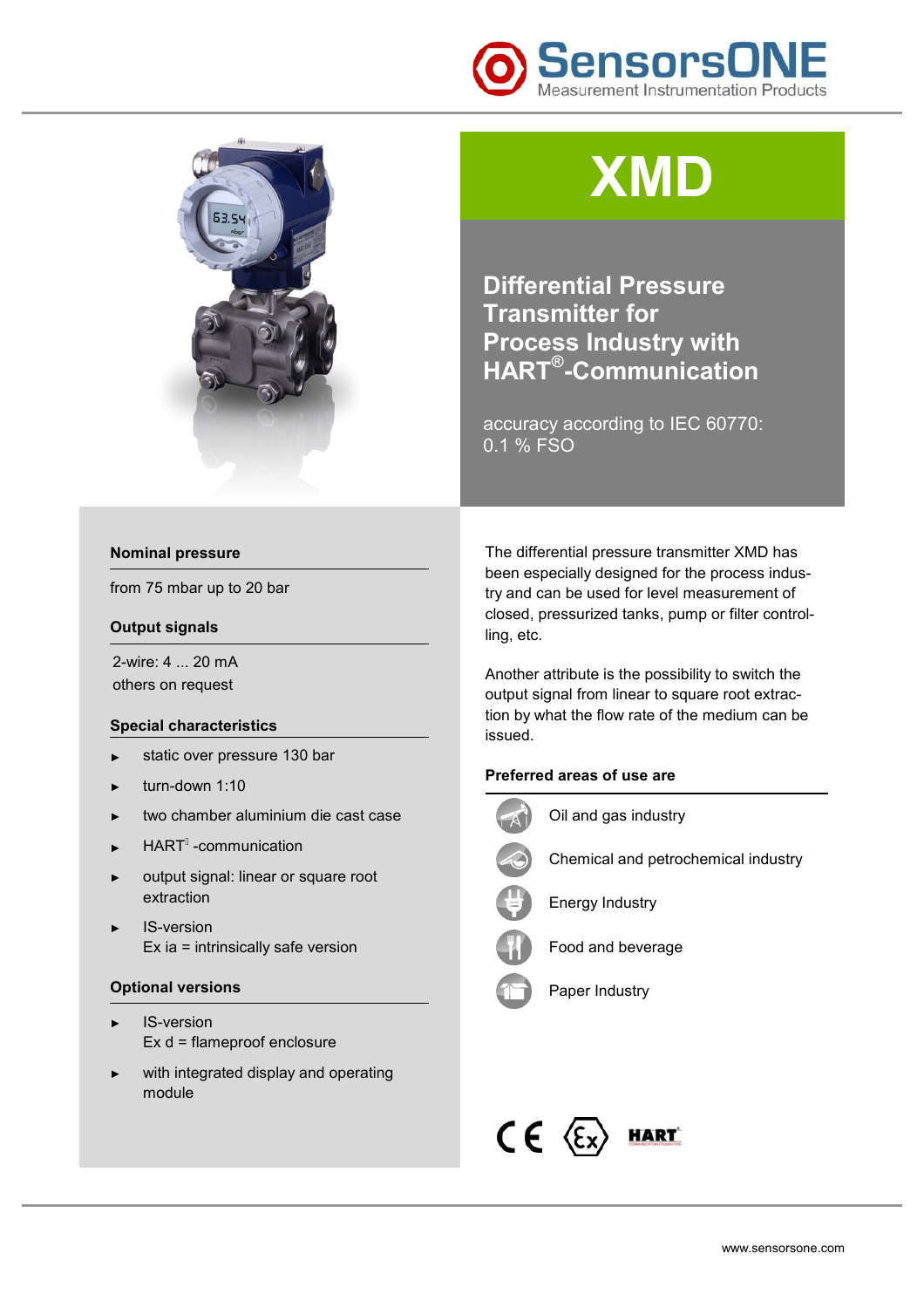L,

| <b>Pressure ranges</b>                                                                              |                                                                                                                                           |                                                                                            |                                     |                                |                                                                                                       |  |  |  |
|-----------------------------------------------------------------------------------------------------|-------------------------------------------------------------------------------------------------------------------------------------------|--------------------------------------------------------------------------------------------|-------------------------------------|--------------------------------|-------------------------------------------------------------------------------------------------------|--|--|--|
| Nominal pressure<br>[bar]                                                                           | 0.075                                                                                                                                     | 0.4                                                                                        | 2                                   | 7                              | 20                                                                                                    |  |  |  |
| Permissible static pressure<br>[bar]                                                                | 130                                                                                                                                       | 130                                                                                        | 130                                 | 130                            | 130                                                                                                   |  |  |  |
|                                                                                                     |                                                                                                                                           |                                                                                            |                                     |                                |                                                                                                       |  |  |  |
| <b>Output signal / Supply</b><br>Standard<br>2-wire: 4  20 mA                                       |                                                                                                                                           |                                                                                            |                                     |                                |                                                                                                       |  |  |  |
|                                                                                                     | IS-intrinsically safe version with HART <sup>®</sup> -communication / $V_s$ = 12  28 $V_{DC}$                                             |                                                                                            |                                     |                                |                                                                                                       |  |  |  |
| Option                                                                                              | IS version flameproof enclosure / $VS = 13$ 28 $V_{DC}$                                                                                   |                                                                                            |                                     |                                |                                                                                                       |  |  |  |
| Performance                                                                                         |                                                                                                                                           |                                                                                            |                                     |                                |                                                                                                       |  |  |  |
|                                                                                                     | $\leq \pm 0.2$ % FSO                                                                                                                      |                                                                                            |                                     |                                |                                                                                                       |  |  |  |
| Clocking error                                                                                      |                                                                                                                                           |                                                                                            |                                     |                                |                                                                                                       |  |  |  |
| Accuracy <sup>1</sup>                                                                               | turn-down $\leq 5:1$ :<br>$\leq \pm 0.1$ % FSO                                                                                            |                                                                                            |                                     |                                |                                                                                                       |  |  |  |
|                                                                                                     | ≤ ± [0.1 + 0.015 x turn-down] % FSO<br>turn-down $> 5:1:$                                                                                 |                                                                                            |                                     |                                |                                                                                                       |  |  |  |
| Permissible load                                                                                    | with turn-down = nominal pressure range / adjusted range<br>load during HART <sup>®</sup> -communication: R <sub>min</sub> = 250 $\Omega$ |                                                                                            |                                     |                                |                                                                                                       |  |  |  |
|                                                                                                     |                                                                                                                                           |                                                                                            |                                     |                                |                                                                                                       |  |  |  |
| Supply<br>Permissible load                                                                          | ≤ 0.05 % FSO / 10 V                                                                                                                       |                                                                                            |                                     |                                |                                                                                                       |  |  |  |
|                                                                                                     | $\leq$ 0.05 % FSO / kQ                                                                                                                    |                                                                                            |                                     |                                |                                                                                                       |  |  |  |
| Long term stability                                                                                 | $\leq \pm$ (0.1 x turn-down) % FSO / year at reference conditions                                                                         |                                                                                            |                                     |                                |                                                                                                       |  |  |  |
| Response time                                                                                       | 300 msec - with electronic damping 0 sec                                                                                                  |                                                                                            |                                     |                                |                                                                                                       |  |  |  |
| Measuring rate                                                                                      | 3.5/sec                                                                                                                                   |                                                                                            |                                     |                                |                                                                                                       |  |  |  |
| Adjustability                                                                                       | offset:                                                                                                                                   | electronic damping:<br>$0100$ sec<br>0  90 % FSO                                           |                                     |                                |                                                                                                       |  |  |  |
|                                                                                                     | turn-down of span:                                                                                                                        | max. 10:1                                                                                  |                                     |                                |                                                                                                       |  |  |  |
| accuracy according to IEC 60770 - limit point adjustment (non-linearity, hysteresis, repeatability) |                                                                                                                                           |                                                                                            |                                     |                                |                                                                                                       |  |  |  |
| Thermal effects (Offset and Span) / Permissible temperatures                                        |                                                                                                                                           |                                                                                            |                                     |                                |                                                                                                       |  |  |  |
| Thermal error                                                                                       |                                                                                                                                           | $\leq \pm$ (0.1 x turn-down) % FSO / 10 K in compensated range                             |                                     |                                |                                                                                                       |  |  |  |
|                                                                                                     | standard: $-20$ 80 $^{\circ}$ C                                                                                                           |                                                                                            |                                     |                                |                                                                                                       |  |  |  |
|                                                                                                     |                                                                                                                                           | optional for device without display: -40  60 °C                                            |                                     |                                |                                                                                                       |  |  |  |
| Permissible temperatures                                                                            |                                                                                                                                           | without display: medium: -40  85 °C                                                        | environment: $-40$ 50 °C            |                                | storage: -40  80° C                                                                                   |  |  |  |
|                                                                                                     | with display:                                                                                                                             | medium: -40  85 °C                                                                         | environment: -20  50 °C             |                                | storage: -30  80 °C                                                                                   |  |  |  |
| <b>Electrical protection</b>                                                                        |                                                                                                                                           |                                                                                            |                                     |                                |                                                                                                       |  |  |  |
| Short-circuit protection                                                                            | permanent                                                                                                                                 |                                                                                            |                                     |                                |                                                                                                       |  |  |  |
| Reverse polarity protection                                                                         | no damage, but also no function                                                                                                           |                                                                                            |                                     |                                |                                                                                                       |  |  |  |
| Electromagnetic compatibility                                                                       |                                                                                                                                           | emission and immunity according to EN 61326                                                |                                     |                                |                                                                                                       |  |  |  |
| <b>Mechanical stability</b>                                                                         |                                                                                                                                           |                                                                                            |                                     |                                |                                                                                                       |  |  |  |
| Vibration                                                                                           | 5 g RMS (25  2000 Hz)                                                                                                                     |                                                                                            |                                     | according to DIN EN 60068-2-6  |                                                                                                       |  |  |  |
| Shock                                                                                               | 100 g / 1 msec                                                                                                                            |                                                                                            |                                     | according to DIN EN 60068-2-27 |                                                                                                       |  |  |  |
| <b>Materials</b>                                                                                    |                                                                                                                                           |                                                                                            |                                     |                                |                                                                                                       |  |  |  |
|                                                                                                     | stainless steel 1.4401 (316)                                                                                                              |                                                                                            |                                     |                                |                                                                                                       |  |  |  |
| Pressure port                                                                                       |                                                                                                                                           |                                                                                            |                                     |                                |                                                                                                       |  |  |  |
| Housing                                                                                             | aluminium die cast, powder-coated                                                                                                         |                                                                                            |                                     |                                |                                                                                                       |  |  |  |
| Viewing glass                                                                                       | laminated safety glass<br>FKM / EPDM                                                                                                      |                                                                                            |                                     |                                |                                                                                                       |  |  |  |
| Seals (media wetted)                                                                                |                                                                                                                                           |                                                                                            |                                     |                                |                                                                                                       |  |  |  |
| Diaphragm<br>Standard                                                                               |                                                                                                                                           |                                                                                            |                                     |                                |                                                                                                       |  |  |  |
| Option                                                                                              | stainless steel $1.4435(316 L)$<br>Hastelloy® C-276 (2.4819)                                                                              |                                                                                            |                                     |                                |                                                                                                       |  |  |  |
|                                                                                                     |                                                                                                                                           |                                                                                            |                                     |                                |                                                                                                       |  |  |  |
| Media wetted parts                                                                                  |                                                                                                                                           | pressure port, seals, diaphragm                                                            |                                     |                                |                                                                                                       |  |  |  |
| Filling fluids                                                                                      | silicon oil                                                                                                                               |                                                                                            |                                     |                                |                                                                                                       |  |  |  |
| <b>Explosion protection</b>                                                                         |                                                                                                                                           |                                                                                            |                                     |                                |                                                                                                       |  |  |  |
| Approval AX12-XMD                                                                                   |                                                                                                                                           | IBExU 05 ATEX 1106 X                                                                       |                                     |                                |                                                                                                       |  |  |  |
| Safety technical maximum values                                                                     | zone 1: Il 2G Ex ia IIB T4 Gb                                                                                                             |                                                                                            | zone 20: II 1D Ex ia IIIC T85 °C Da |                                |                                                                                                       |  |  |  |
| for intrinsically safe version                                                                      |                                                                                                                                           | $U_i = 28$ V, $I_i = 98$ mA, $P_i = 680$ mW, $C_i = 0$ nF, $L_i = 0$ µH, $C_{GND} = 27$ nF |                                     |                                |                                                                                                       |  |  |  |
| Approval AX17-XMD                                                                                   | IBExU 12 ATEX 1045 X                                                                                                                      |                                                                                            |                                     |                                |                                                                                                       |  |  |  |
| (flameproof enclosure)                                                                              | zone 1: II 2G Ex d IIC T5 Gb                                                                                                              |                                                                                            |                                     |                                |                                                                                                       |  |  |  |
| Permissible temperatures for                                                                        | -20  65 °C (intrinsically safe version); -20  70 °C (flameproof enclosure)                                                                |                                                                                            |                                     |                                |                                                                                                       |  |  |  |
| environment                                                                                         |                                                                                                                                           |                                                                                            |                                     |                                |                                                                                                       |  |  |  |
| <b>Miscellaneous</b>                                                                                |                                                                                                                                           |                                                                                            |                                     |                                |                                                                                                       |  |  |  |
| Display (optionally)                                                                                |                                                                                                                                           |                                                                                            |                                     |                                | LC display, visible range 32.5 x 22.5 mm; 5-digit 7-segment main display, digit height 8 mm, range of |  |  |  |
|                                                                                                     |                                                                                                                                           | indication ±9999; 8-digit 14-segment additional display, digit height 5 mm;                |                                     |                                |                                                                                                       |  |  |  |
|                                                                                                     |                                                                                                                                           | 52-segment bargraph; accuracy $0.1\% \pm 1$ digit                                          |                                     |                                |                                                                                                       |  |  |  |
| Ingress protection                                                                                  | IP 67                                                                                                                                     |                                                                                            |                                     |                                |                                                                                                       |  |  |  |
| Installation position                                                                               | any                                                                                                                                       |                                                                                            |                                     |                                |                                                                                                       |  |  |  |
| Weight                                                                                              | min. 3500 g                                                                                                                               |                                                                                            |                                     |                                |                                                                                                       |  |  |  |
| Current consumption                                                                                 | approx. 21 mA                                                                                                                             |                                                                                            |                                     |                                |                                                                                                       |  |  |  |
| Operational life                                                                                    | $> 100 \times 10^6$ cycles                                                                                                                |                                                                                            |                                     |                                |                                                                                                       |  |  |  |
| CE-conformity                                                                                       | EMC Directive: 2004/108/EC                                                                                                                |                                                                                            |                                     |                                |                                                                                                       |  |  |  |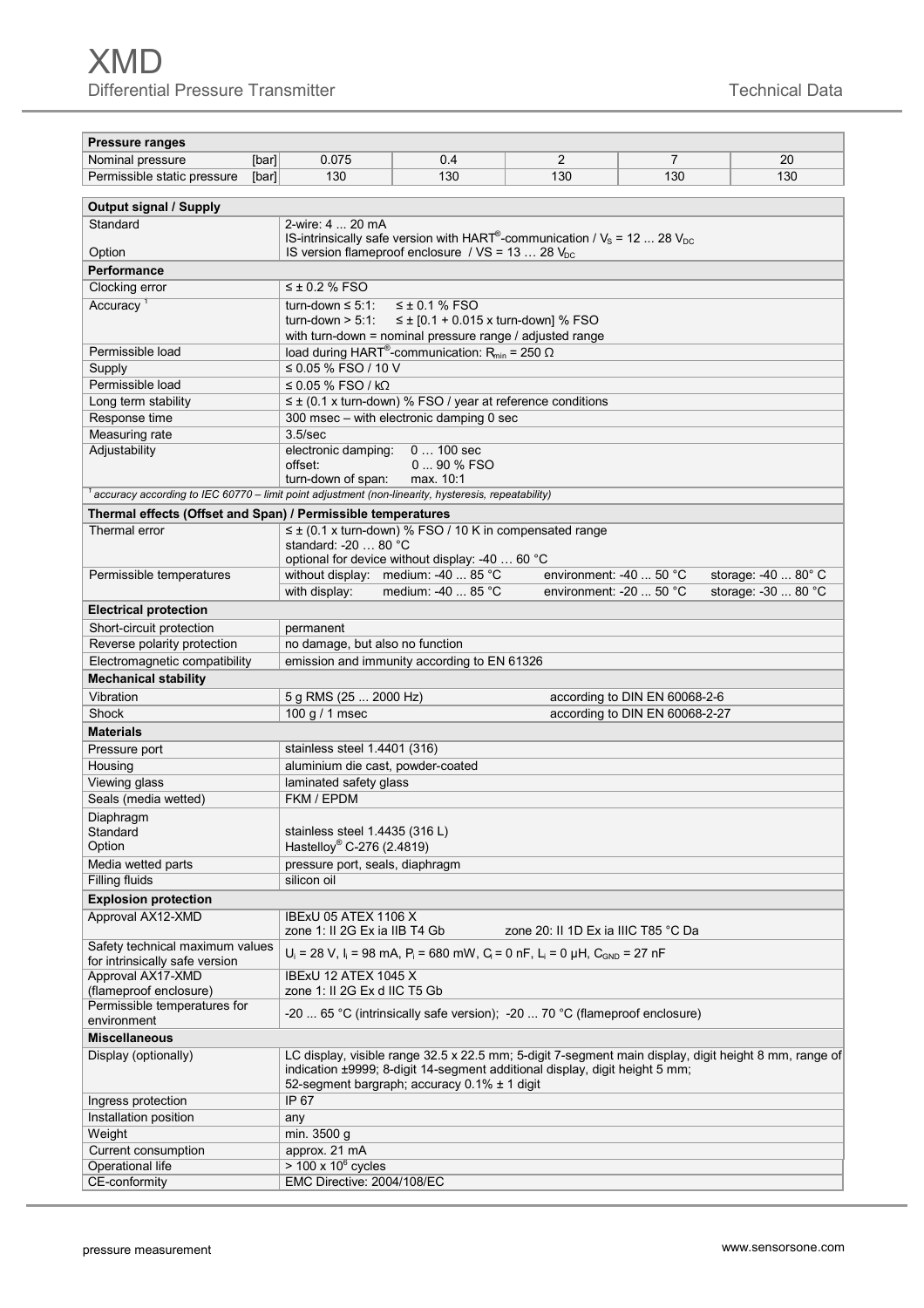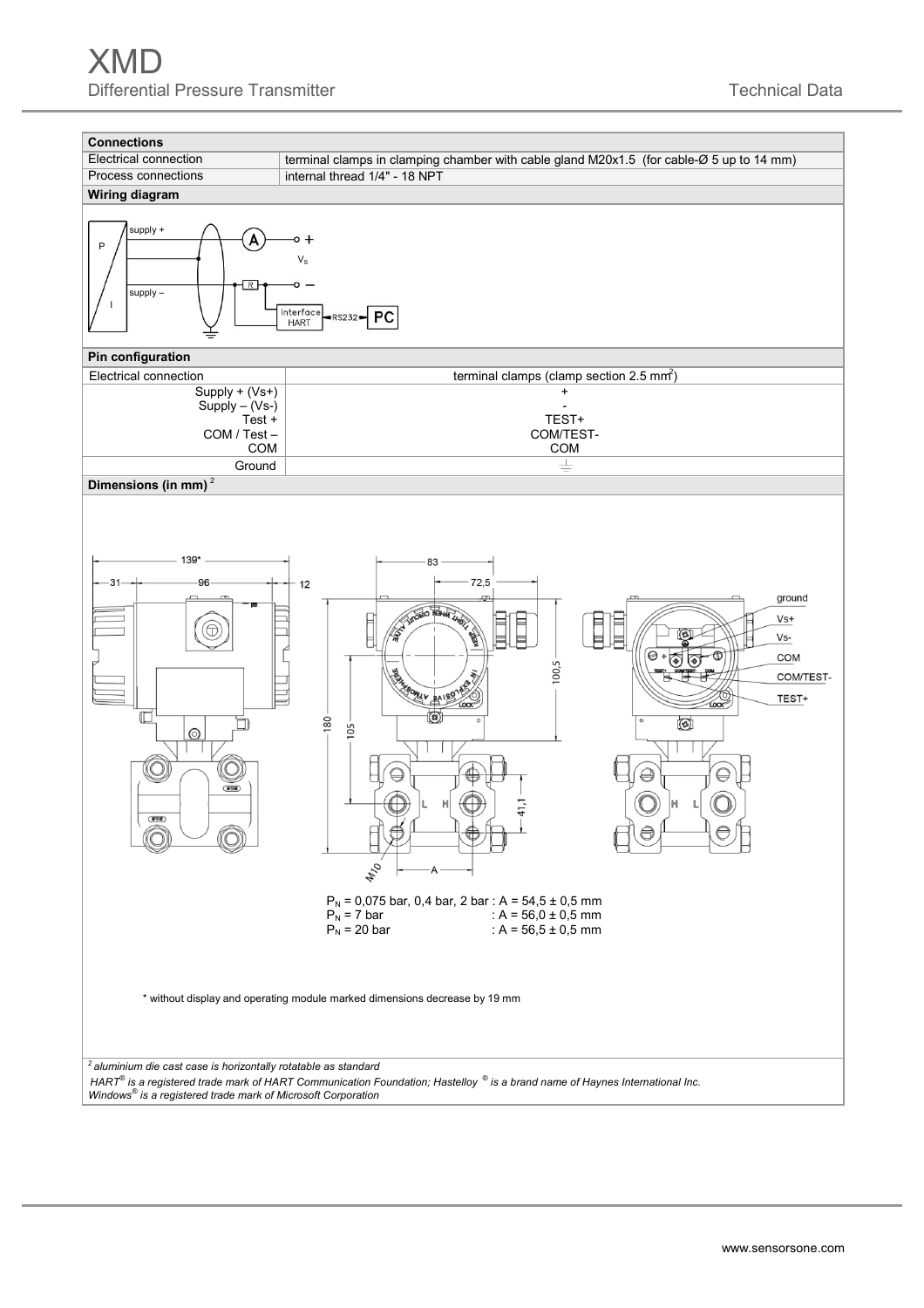